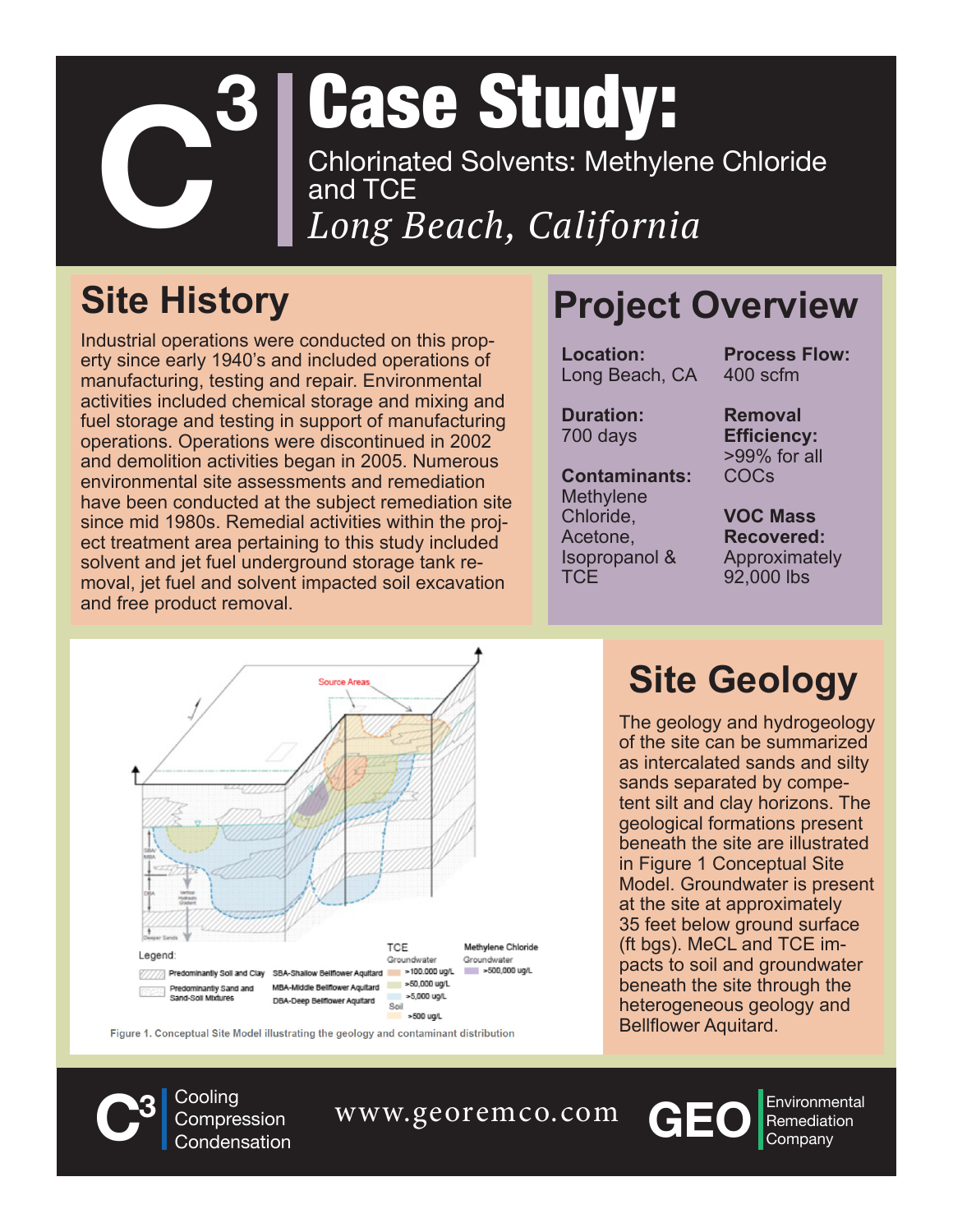#### *Long Beach, California* Case Study: **C3** Chlorinated Solvents: Methylene Chloride and TCE

## **Project Description**

Phase I began with refrigerated condensation (C3) in order to achieve high mass removal rates to reduce lifecycle costs and time of remediation. The first two years (Phase I) resulted in recovery of over 92,000 pounds of mixed chlorinated solvents in the form of NAPL. The VOC constituents consisted primarily of MeCl, TCE, acetone, and isopropanol.

Phase II involved the installation of additional SVE wells in the source area and surrounding low-concentration VOC areas, and implementation of a dual-phase extraction system to treat source area groundwater. The vapors from both the vacuum extraction as well as the groundwater air stripping system from the source were treated using a thermal oxidation system. The vapors from the SVE wells in the surrounding low concentration VOC areas were treated using GAC. A thermal oxidation system was selected in Phase II instead of a GAC system due to the presence of MeCl in the source area, which is not effectively absorbed by GAC. Phase II was used to manage long term venting.

Phase III involved using a GAC system to manage diffusion limited asymptotic removal rates.

This case study review demonstrates the benefits of a phased approach, scalability in sizing systems, provides insight into off-gas treatment selection criteria for high concentration VOC or NAPL sites, and presents some available metrics and approaches for consideration of sustainability.

### **Vapor Treatment System**

The vapor extraction was initially accomplished using existing SVE wells installed at approximately 50-foot intervals and located within the estimated confines of source area. Each well was dual-nested, with two shallow screened intervals between 10- to quently expanded after 9 months of operation to add seven new dual-nested SVE wells and to expand the capabilities of the system.



**3** Cooling Compression Condensation

**C**<sup>3</sup> Cooling Compression WWW.georemco.com **CEO** Environment Condensation



Environmental<br>Remediation<br>Company